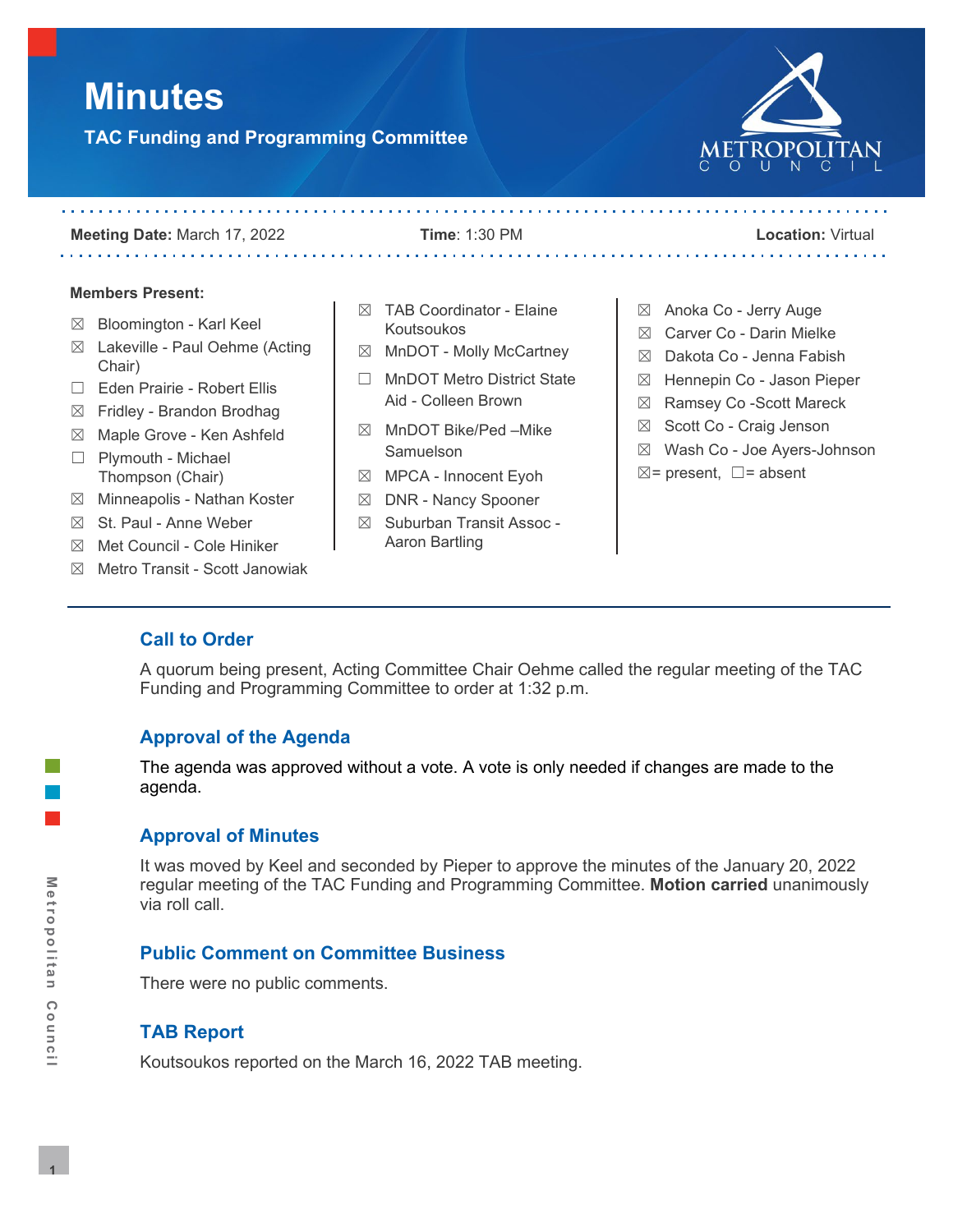#### **Business**

1. 2022-13: Southwest LRT TIP Funding Increase (Joe Barbeau, MTS)

Joe Barbeau from MTS presented Metro Transit's request for an amendment to the 2022-2025 TIP to increase the 2022 cost of the Southwest LRT (SWLRT), which would increase funding to the project by \$60 million, including a \$12.5 million local match. Nick Thompson of Metro Transit discussed the project and issues the SWLRT, including an additional station, barrier protection from the railroad, and the Kenilworth corridor tunnel. Thompson also discussed the negotiations with the construction firm. The project will require an additional 34 months and will increase in cost up to \$500 million. Thompson discussed the sources of additional funding.

Keel asked whether new funding is being requested through the sources TAB oversees. Thompson noted this is federal formula funding for capital investments. Eyoh asked whether more money will need to be allocated. Thompson replied that this amendment is the first step but that additional funding needs to be identified so there may be future TIP amendments and that as a regionally significant project it will be reflected in the TIP.

It was moved by McCartney and seconded by Spooner-Mueller to recommend approval of the Southwest LRT TIP amendment to the 2022-2025 TIP to increase the cost of the SWLRT 2022 project by \$50 million. **Motion carried** unanimously.

2. 2022-15: I-94 East Metro Freight Project TIP Amendment (Joe Barbeau, MTS)

Joe Barbeau presented MnDOT's TIP amendment request to the 2022-2025 TIP to add a project line funding a new auxiliary lane from I494/I694/I94 in Oakdale to Washington County Highway 19 in Woodbury and to add a guardrail and noise wall to its associated existing I-94 maintenance project located between Oakdale and the St. Croix River. This is a regionally significant project so the request cannot be streamlined and will be released for public comment by TAB next month. After the public comment, TAB will consider recommendation for approval. McCartney noted this project recently went through a TPP amendment process. Eyoh said that while a new air quality conformity determination is not needed, the applicant should address air quality and traffic concerns during construction.

It was moved by Mareck and seconded by Eyoh, to recommend approval of an amendment to the 2022-2025 TIP to add a project line funding a new auxiliary lane from I494/I694/I94 in Oakdale to Washington County Highway 19 in Woodbury (SP # 8282-132F) and to add a guardrail and noise wall to MnDOT's associated I-94 maintenance project located between Oakdale and the St. Croix River (SP # 8282-132) for the purpose of release for public comment. **Motion carried** unanimously.

# **Information**

1. 2023-2026 Transportation Improvement Program Update Schedule

Joe Barbeau of MTS discussed the [2023 to 2026 Transportation Improvement Program \(TIP\)](https://metrocouncil.org/getdoc/dbe76132-b89b-47a3-8b80-70a83fddf393/BusinessItem.aspx)  [update schedule.](https://metrocouncil.org/getdoc/dbe76132-b89b-47a3-8b80-70a83fddf393/BusinessItem.aspx) Barbeau stated the draft TIP is expected to be available in May, with a public comment period following, and TAB approval in August with Council approval in September. The TIP will go through a federal review process after Council approval.

2. Travel Demand Management Project Update

Theresa Cain of Metro Transit discussed Metro Transit's their [Travel Demand Management](https://metrocouncil.org/getdoc/4ab201c0-6daf-445c-88fe-f830e0b329aa/BusinessItem.aspx)  [Project.](https://metrocouncil.org/getdoc/4ab201c0-6daf-445c-88fe-f830e0b329aa/BusinessItem.aspx) Cain discussed Metro Transit's employer and institutional outreach and highlighted some successes as well as upcoming projects.

Hiniker asked about the role of telework in this project and whether new strategies are being investigated. Cain noted that Metro Transit and the Transportation Management Organizations (TMO)s are regularly in contact with companies to connect them with resources and experts.